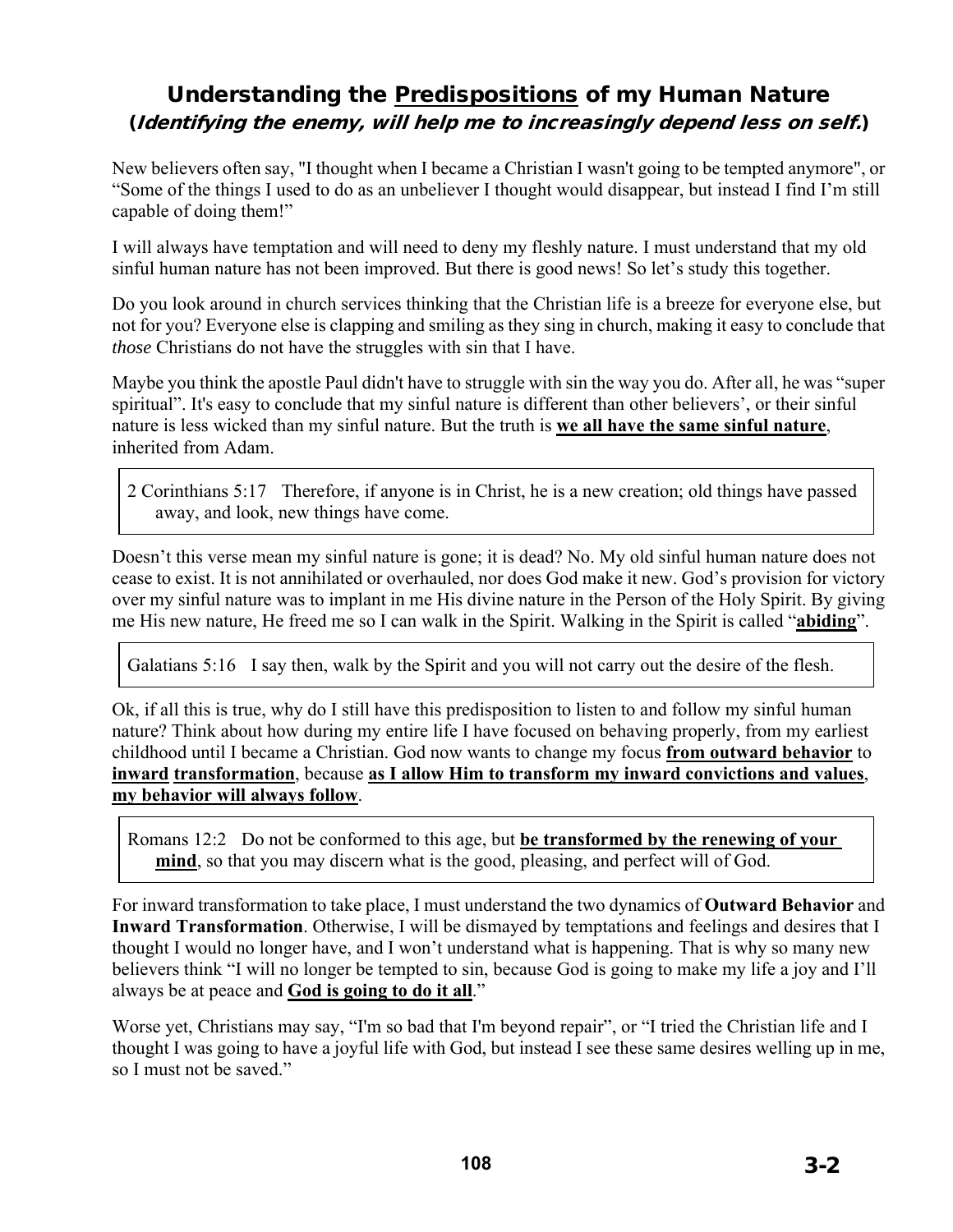|                                                                                                                                                                                             |                                                                                                                                                                                                                                       | ᆂ<br>≻ | ロヨスエロ<br>⋖<br>ၯ<br>ပ                                                                                                                                                                                                                                                                                                                                                                                                                                                                                                                                                                                                                                                                  |                                                                                          |
|---------------------------------------------------------------------------------------------------------------------------------------------------------------------------------------------|---------------------------------------------------------------------------------------------------------------------------------------------------------------------------------------------------------------------------------------|--------|---------------------------------------------------------------------------------------------------------------------------------------------------------------------------------------------------------------------------------------------------------------------------------------------------------------------------------------------------------------------------------------------------------------------------------------------------------------------------------------------------------------------------------------------------------------------------------------------------------------------------------------------------------------------------------------|------------------------------------------------------------------------------------------|
| God never forces me, but as I choose to be teachable, He will use<br>His Word and other means to gradually illuminate areas of my<br>understanding that He wants to alter. (Sanctification) | Spiritual Growth (Sanctification) results in increasingly more<br>Spiritual fruit. Because of the change in my worldview, my<br>choices begin to be motivated by love and truth and not<br>selfishness. Through it I am blessed.      |        | Galatians 3:1-3  Did you receive the Spirit by the works of the law or by<br>are<br>nature, I will most likely have the same problem that the Galatians had -<br>If I do not understand the unchanged tendencies of my old sinful human<br>I am freed from the power of the sinful nature and ALIVE TO GOD!<br>hearing with faith? Are you so foolish? After beginning with the Spirit,<br>Now the sinful human nature is like a "deposed dictator"<br>trusting in their own goodness and works, even as believers.<br>(powerless, yet continually claiming to have authority).<br>you now going to be made complete by the flesh?<br>(dead = in relation to the sinful human nature) |                                                                                          |
| about<br>this life, values, etc.<br>XO<br>Acquired<br>understanding<br>XO XO XO                                                                                                             | My worldview does<br>not disappear at<br>$\mathbf{\hat{x}}$<br>χO<br>salvation<br>XO XO XO<br>XO XO XO<br>culture, teachers, Satan, etc.)<br>family, friends, TV, internet,<br>My learning process (from<br>social media, the world's |        | ွိႏွိ<br><b>A</b><br>∧<br>∧<br>∧<br>∧<br>2) Wisdom (My understanding & knowledge)<br>$\overline{9}$<br>3 Areas of Independence from God<br>1) Strength (My body & its appetites,<br>My Predispositions Toward<br>Slave of the sinful human nature<br>(spiritually dead in relation to God)<br>Self-Dependence<br>including works & behavior)<br>3) Wealth (My possessions)<br>Jeremiah 9:23-24                                                                                                                                                                                                                                                                                        | @Convinint 2010 Discipler Training Int'l: Box 61011: Dana NI/ 80506: unnu disciplers one |
| was like an empty<br>At birth my mind<br>whiteboard                                                                                                                                         |                                                                                                                                                                                                                                       | child- | ᆂ<br>≃<br>≃                                                                                                                                                                                                                                                                                                                                                                                                                                                                                                                                                                                                                                                                           |                                                                                          |

Discipler Training Int'l; Box 61911; Reno, NV 89506; www.disciplers.org; *© Copyright 2019 Discipler Training Int'l; Box 61911; Reno, NV 89506; www.disciplers.org;* e Copyright 2019

**109**

3-2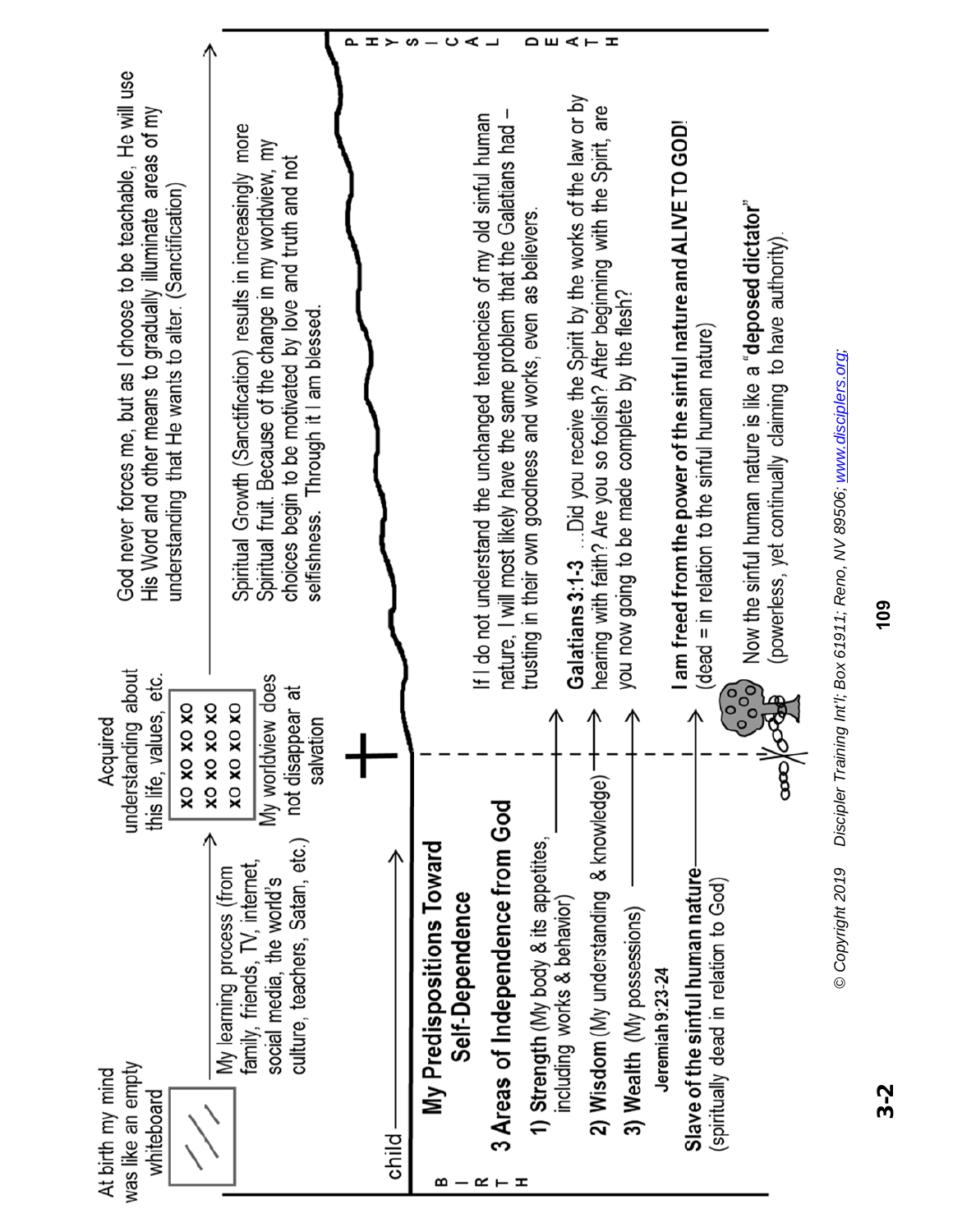Let's analyze this diagram ("Understanding the Predispositions of my Sinful Human Nature"), because identifying the enemy and its tactics will help me to increasingly depend less on myself and more on God.



- 1. At birth my mind was like an empty whiteboard. There's nothing on the "whiteboard" when I am born. I have not yet acquired any values or convictions.
- 2. As I grow, I acquire my convictions, values and perspective of life from my parents, friends, school, TV, internet, social media, etc. (This is true for whatever culture we are raised in). We call this our **worldview**. All these external influences shape my understanding of life. These values or convictions (or lack thereof) are processed in my mind.



I take this worldview / value system (good and bad) into my Christian life. This worldview does not disappear at the Cross.

(NOTE: Some of my worldview and understanding is contrary to God; some is not. In the diagram, the X's represent "understanding that is contrary to God", and the O's represent "understanding that is not necessarily contrary to God".

3. When I became a Christian, the Holy Spirit came into my life and He wants me to follow His Truth, and not be conformed to what the world says. He wants to transform (modify) my worldview to conform to His Truth.

John 16:13-15 When the Spirit of truth comes, **He will guide you** into all the truth. For He will not speak on His own, but He will speak whatever He hears. He will also **declare to you** what is to come. **He will glorify Me**, because He will take from what is Mine and **declare it to you**….,

4. God never forces me, but as I choose to be teachable, He will use His Word and other means to gradually illuminate areas of my understanding that He wants to alter.

John 17:17 Sanctify them by the truth; Your word is truth;

Ephesians 4:22-24 You took off your former way of life, the old self that is corrupted by deceitful desires; you are being renewed in the spirit of your minds; you put on the new self, the one created according to God's likeness in righteousness and purity of the truth.

But I have to cooperate with Him by allowing Him to make those changes. Psalms 63:1 (David wrote) *God,… I eagerly seek You. I thirst for You*.…

This process of transformation and spiritual growth is called "**sanctification**" and results in increasingly more spiritual fruit. As my worldview is changed, my choices begin to be motivated by love and truth and not selfishness. Through it I am blessed.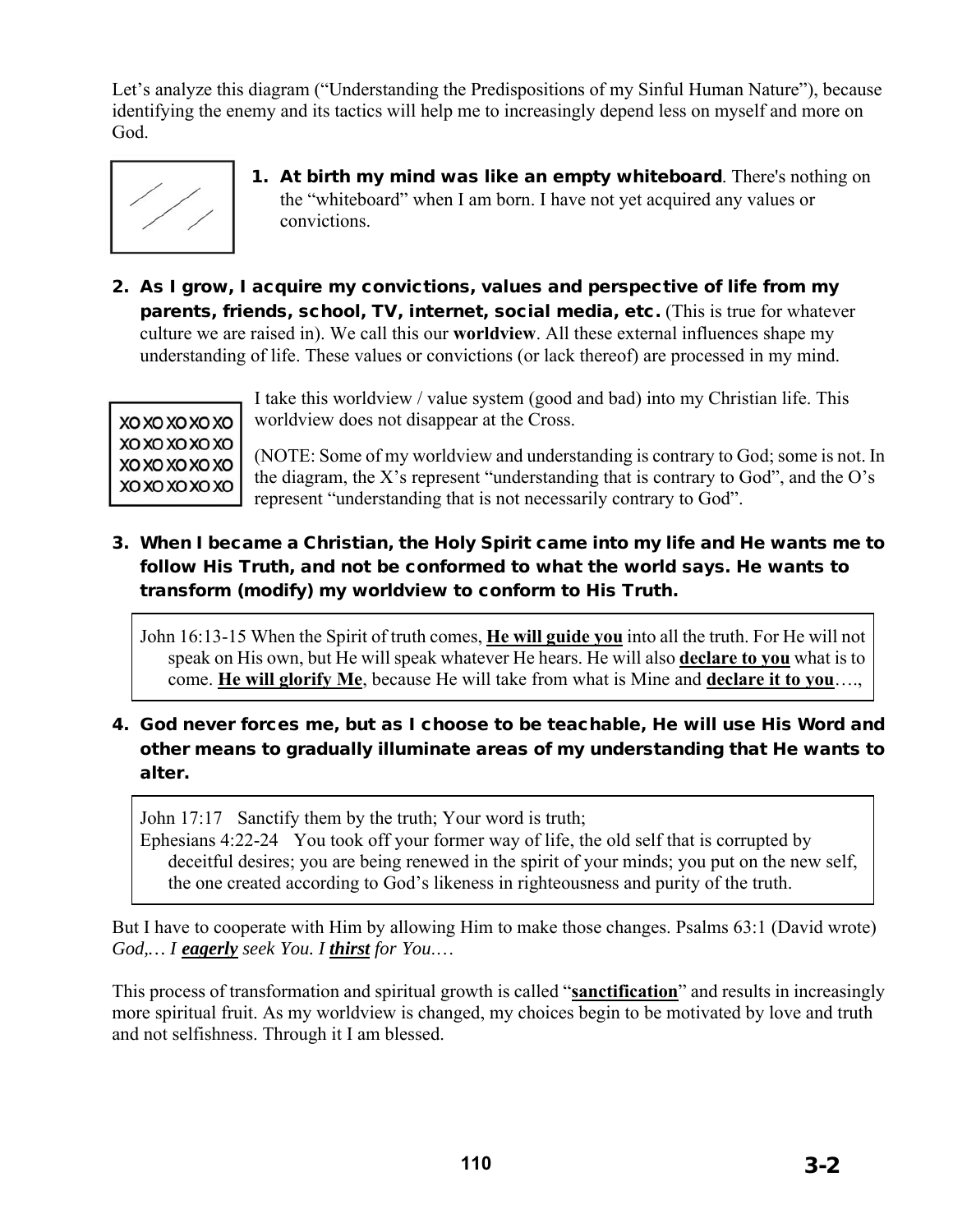### 5. The next challenge: Who is in charge of deciding what needs to be changed, how to make the changes and in what order?

Left on my own, I can easily conclude that God leaves it up to me to make these decisions.

John 14:26 Jesus said, "But the Counselor, **the Holy Spirit**—the Father will send Him in My name—**will teach you all things** and remind you of everything I have told you." John 16:13 Jesus said "When the Spirit of truth comes, He will guide you into all the truth."

One huge temptation to avoid is the assumption that imitating the behavior of other believers will certainly lead to a life that is pleasing to God.

I can conclude that these people have already read the Bible and therefore know what needs to be changed. I can assume that they have allowed God to use His Word to change their worldview, so then I can take a shortcut and model my behavior after them rather than relying on the Bible.

Theoretically, that should be true *if* the other believers are faithfully following God's Word. After all, the Apostle Paul said, "*Imitate me, as I also imitate Christ*" (1 Corinthians 11:1). If I imitate Paul then I theoretically should be following Christ because Paul is following Christ and I'm following Paul.

Why is this such a risky assumption? Because many older believers have probably made the same error following their peers who had followed their peers. And so the process is duplicated again and again, resulting in many churches being filled with believers who may or may not be following God's Word.

Think of this example: Have you ever made a photocopy of a document? And then duplicated the copy? And then another copy of the last copy? After 5 or 6 such duplications, how clear is the last copy as compared to the original?

#### *Spiritual mentoring can help me understand how to rely on the Holy Spirit's inward transformation rather than copying the behavior of others.*



**How shall I grow?:** The Holy Spirit is the One in charge of making the changes in my value system, because I don't really know on my own what is pleasing to God and what is not pleasing to God. In this graphic, the G's represent areas of my understanding (worldview) that God has changed to His perspective.

"As a Christian is transformed in his mind and is made more like Christ, he comes to approve and desire God's will, not his own will for his life. Then he discovers that God's will is what is good for him, and that it pleases God, and is complete in every way. It is all he needs. But only by being renewed spiritually can a believer ascertain, do, and enjoy the will of God." *(Walvoord, John F., and Zuck, Roy B., The Bible Knowledge Commentary, (Wheaton, Illinois: Scripture Press Publications, Inc.) 1983, 1985.*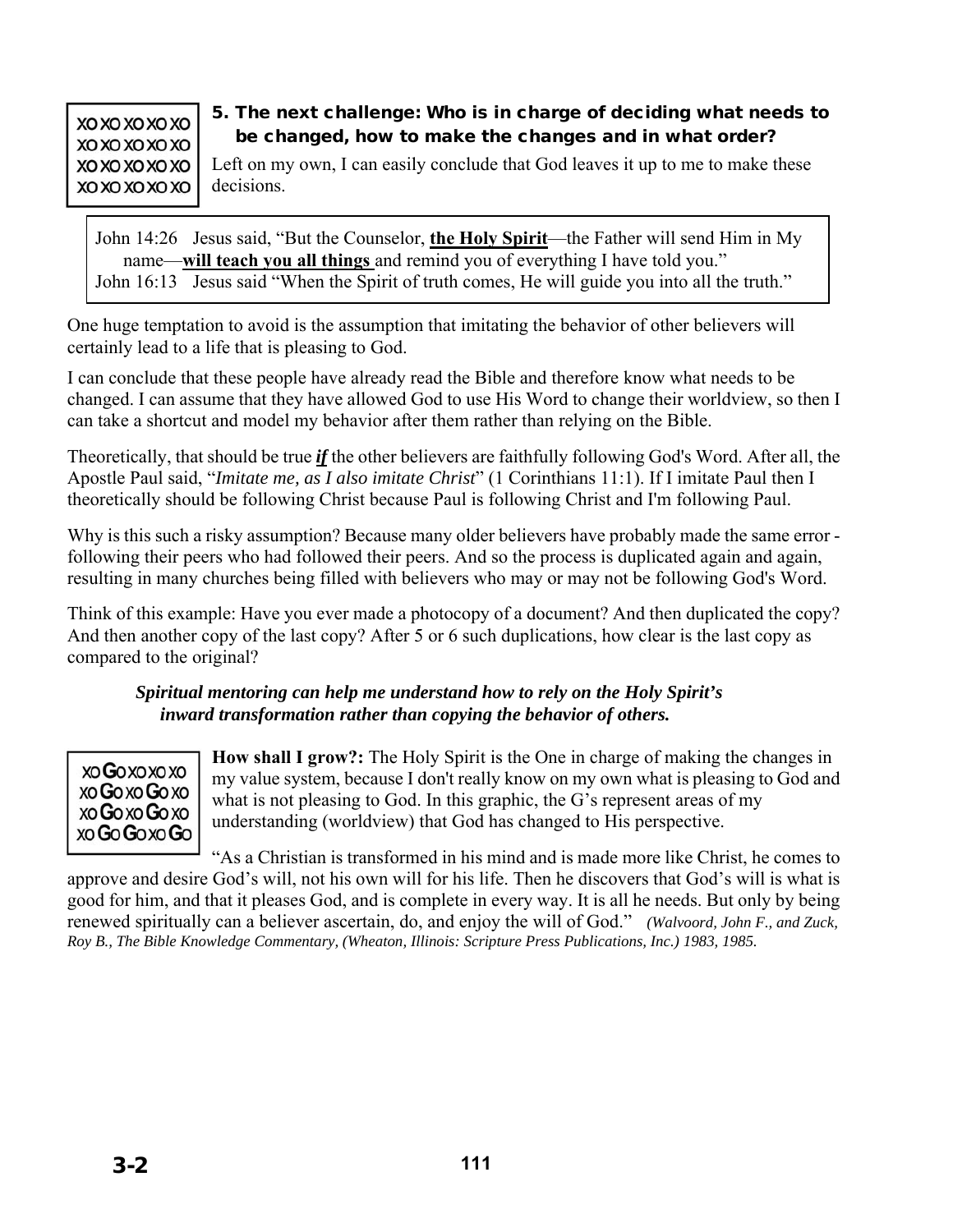

6. From the moment I became a believer, until the day I die, God is at work in me, changing my perspective of life. This process will never stop while I am living here on earth. This means that I am never going to get to the place in my Christian life where God doesn't want to make changes in me -- so that I can become all He wants me to be. He always wants me to continue to grow.

In battle it helps to identify the enemy and his tactics. In our spiritual battle, understanding my predispositions toward self-dependence will help me to increasingly depend less on myself and learn to depend more on God, with the Holy Spirit guiding me.

## 7. My sinful human nature has a propensity towards self-dependence in three major areas, and God wants to illuminate these areas.

Jeremiah 9:23-24 This is what the LORD says: "Let not the wise man boast of his **wisdom** or the strong man boast of his **strength** or the rich man boast of his **riches**, but let him who boasts boast about this: that he understands and knows Me, that I am the LORD,… (NIV)

The world system (enemy) promotes independence from God, and Satan looks for ways to deceive me into believing that I can live independently of God and be satisfied.

In the Garden of Eden Satan deceived Adam and Eve, in essence, persuading them, "God made you, but God doesn't have your best interest at heart, and here are some things that will truly satisfy you, independent of God". **Adam and Eve chose to seek happiness independent of God**.

### The three areas of independence are:



### 1. STRENGTH: **My body and its appetites, including works and behavior**.

 Concerning the body, take notice of how the world promotes beauty and physical strength as being a source of happiness.

### 2. WISDOM: **My understanding and knowledge**.

• In the realm of understanding the world promotes the idea that having more knowledge will make me happier. If I get more degrees and more knowledge I will be more satisfied.

### 3. WEALTH: **My possessions**.

 "The more possessions I have the happier I will be." Unfortunately, no matter how much "stuff" I have, I will not find true happiness, because Jesus says my happiness does not consist of the things I possess. (Matthew 6:19-24)

People go after these different things, attempting to fill the void in their soul, when God is the only One that can truly satisfy us.

Verse 24 of Jeremiah 9 says we should "*understand and know God"*. That "knowing" means that I know God's heart and I know Him personally, which speaks of more than just salvation.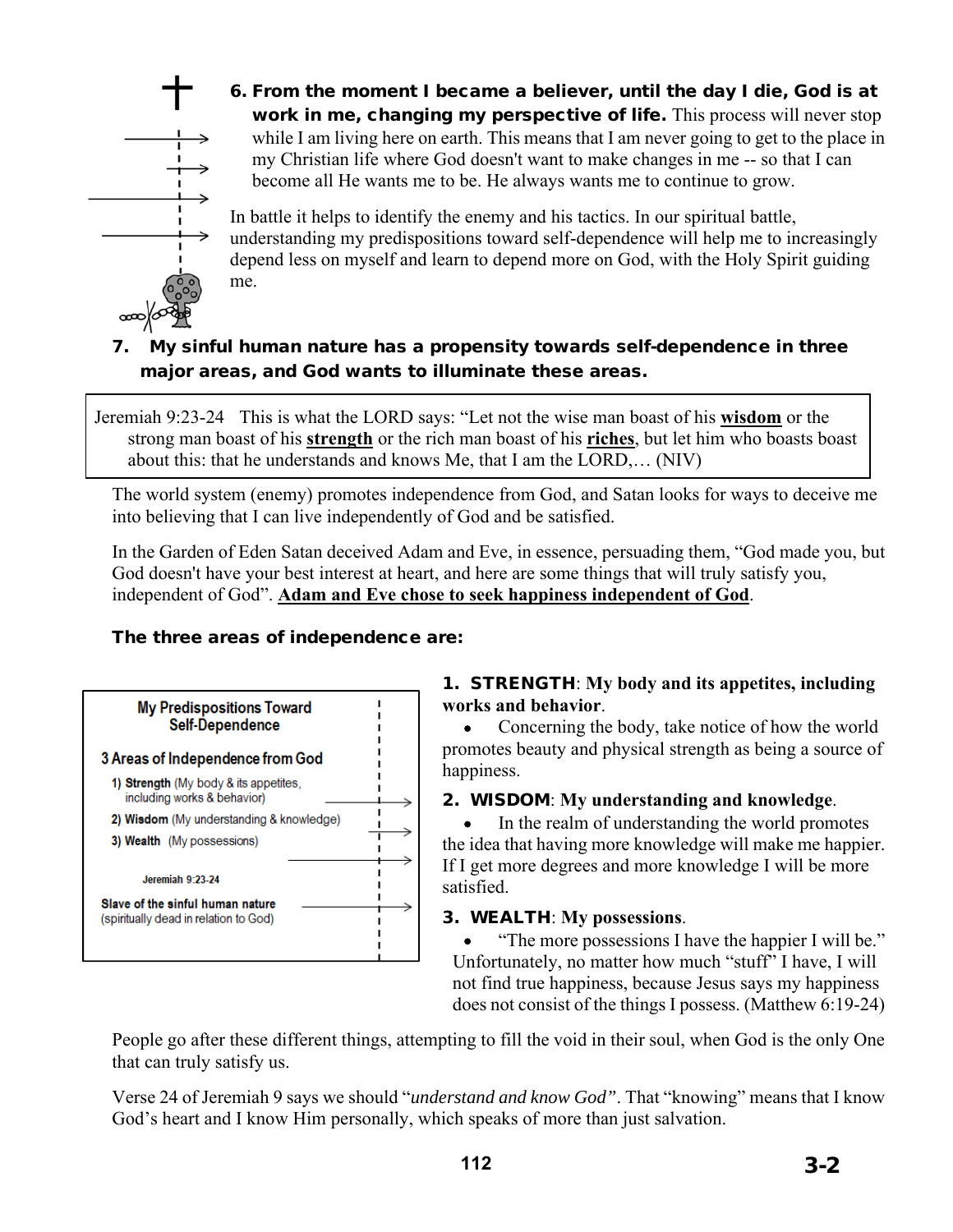Just like in a healthy husband-wife relationship, the more time they spend together throughout the years, the better they know each other, learning the likes and dislikes of each other. Their relationship flourishes and becomes more intimate. That's how it should be between God and me.

Some might ask, "Should I not strive towards a healthy body, or is it wrong to acquire possessions, or gather more knowledge?" These things are not bad in themselves, but they become a problem when I give them a higher priority than God intends. Having knowledge, a healthy body and possessions can become sinful if they **replace** God's priorities.

God wants to be the most important thing in my life, and He wants to determine to what degree I should pursue any of these three areas**. God wants to be #1 in my life with everything else falling into place under His authority**.

If I want to possess something regardless of what God wants for me, it can become sin. But it pleases God when I ask Him, "God, I want 'this' and if it's acceptable to You, and if You determine that this would be good for me, then I would like to have it."

God wants me to let Him do the choosing of what things are best for me because God alone knows what is best for me and what He wants to do with my life.



- **8.** The Good News of Salvation: Before the cross I was a slave of the sinful nature. I was dead in relation to God (separated from Him). At the moment of the cross I received the Holy Spirit.
- 9. The arrows in the graphic (beneath the cross) represent the tendencies I had before salvation, which continue after I become a believer. (the predisposition toward sin)

The great news is that while these tendencies and predispositions of the sinful nature don't change, I am no longer bound or a slave to the sinful nature. I am freed from the sinful nature's power. **God's provision for me to walk in victory is the Holy Spirit.**



Galatians 3:1-3 ... Did you receive the Spirit by observing the law, or by believing what you heard? Are you so foolish? After beginning with the Spirit, are you now trying to attain your goal by human effort? (NIV)

If I do not understand the unchanged tendencies of my old sinful human nature, I will most likely have the same problem that the Galatians had – trusting in their own goodness and works, even as believers. Galatians 3:1-3 also helps me to understand this predisposition towards self-independence from God.

Paul is asking the Galatians if when they received Christ as their Savior was it because they were doing the right things (behavior) or did their salvation come through faith? He knew they would know the answer was by faith.

We all have the same tendency -- to expect our behavior to go from bad to good now that we are believers, and to think that my correct behavior is all that God cares about. Yes, God does want the right behavior, BUT not because I'm focused on the right behavior, but because **the right behavior is a product of my inward transformation.**